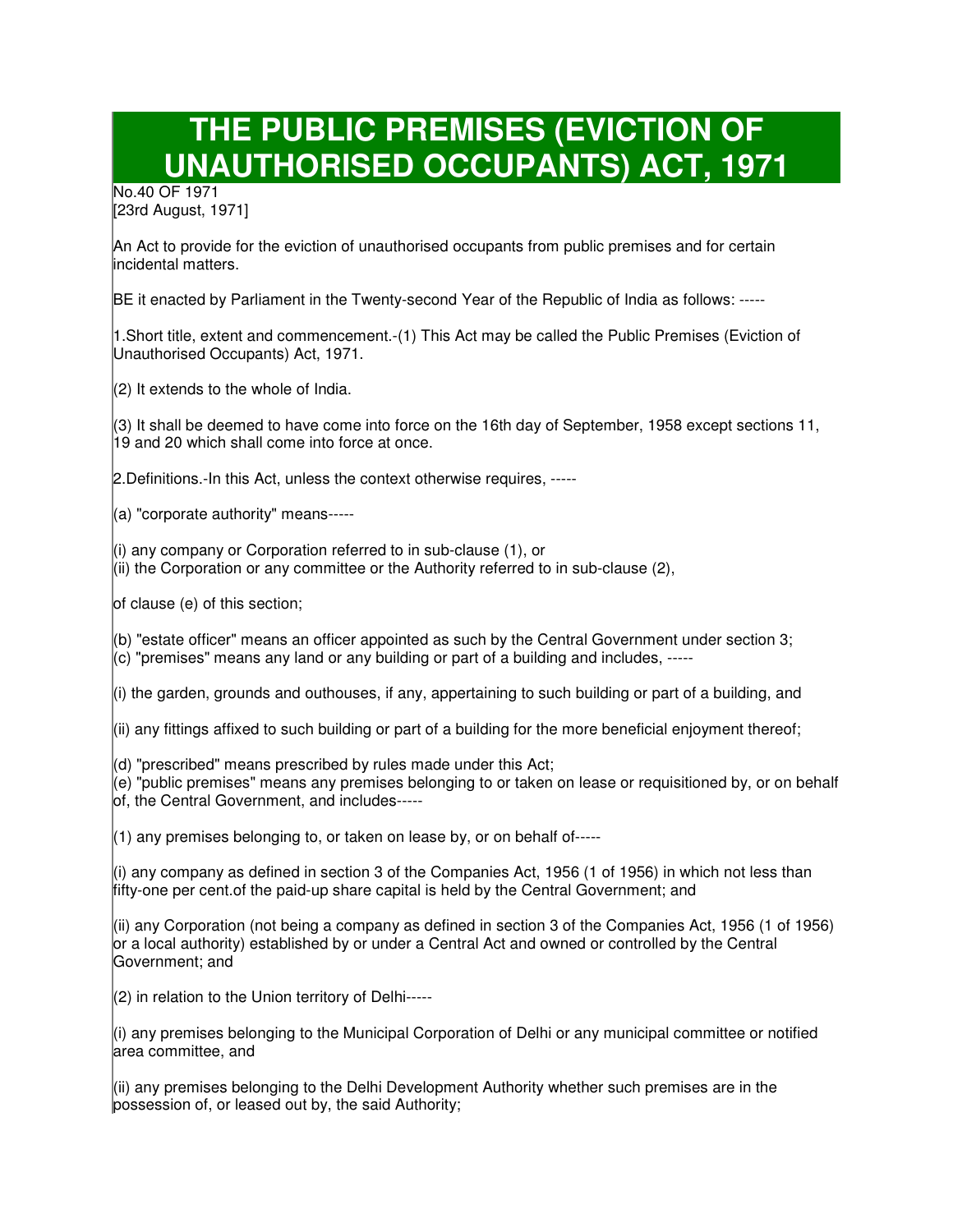$(f)$  "rent", in relation to any public premises, means the consideration payable periodically for the authorised occupation of the premises, and includes-----

(i) any charge for electricity, water or any other services in connection with the occupation of the premises.

(ii) any tax (by whatever name called) payable in respect of the premises, where such charge or tax is payable by the Central Government or the corporate authority;

 $(g)$  "unauthorised occupation", in relation to any public premises, means the occupation by any person of the public premises without authority for such occupation, and includes the continuance in occupation by any person of the public premises after the authority (whether by way of grant or any other mode of transfer) under which he was allowed to occupy the premises has expired or has been determined for any reason whatsoever.

3.Appointment of estate officers.-The Central Government may, by notification in the Official Gazette, -----

(a) appoint such persons, being gazetted officers of Government or officers of equivalent rank of the corporate authority, as it thinks fit, to be estate officers for the purposes of this Act; and

(b) define the local limits within which, or the categories of public premises in respect of which, the estate officers shall exercise the powers conferred, and perform the duties imposed, on estate officers by or under this Act.

4.Issue of notice to show cause against order of eviction.-(1) If the estate officer is of opinion that any persons are in unauthorised occupation of any public premises and that they should be evicted, the estate officer shall issue in the manner hereinafter provided a notice in writing calling upon all persons concerned to show cause why an order of eviction should not be made.

(2) The notice shall-----

 $(a)$  specify the grounds on which the order of eviction is proposed to be made; and (b) require all persons concerned, that is to say, all persons who are, or may be, in occupation of, or claim interest in, the public premises, to show cause, if any, against the proposed order on or before such date as is specified in the notice, being a date not earlier than ten days from the date of issue thereof.

(3) The estate officer shall cause the notice to be served by having it affixed on the outer door or some other conspicuous part of the public premises, and in such other manner as may be prescribed, whereupon the notice shall be deemed to have been duly given to all persons concerned.

 $(4)$  Where the estate officer knows or has reasons to believe that any persons are in occupation of the public premises, then, without prejudice to the provisions of sub-section (3), he shall cause a copy of the notice to be served on every such person by post or by delivering or tendering it to that person or in such other manner as may be prescribed.

5.Eviction of unauthorised occupants.-(1) If, after considering the cause, if any, shown by any person in pursuance of a notice under section 4 and any evidence he may produce in support of the same and after giving him a reasonable opportunity of being heard, the estate officer is satisfied that the public premises are in unauthorised occupation, the estate officer may make an order of eviction, for reasons to be recorded therein, directing that the public premises shall be vacated, on such date as may be specified in the order, by all persons who may be in occupation thereof or any part thereof, and cause a copy of the order to be affixed on the outer door or some other conspicuous part of the public premises.

(2) If any person refuses or fails to comply with the order of eviction within thirty days of the date of its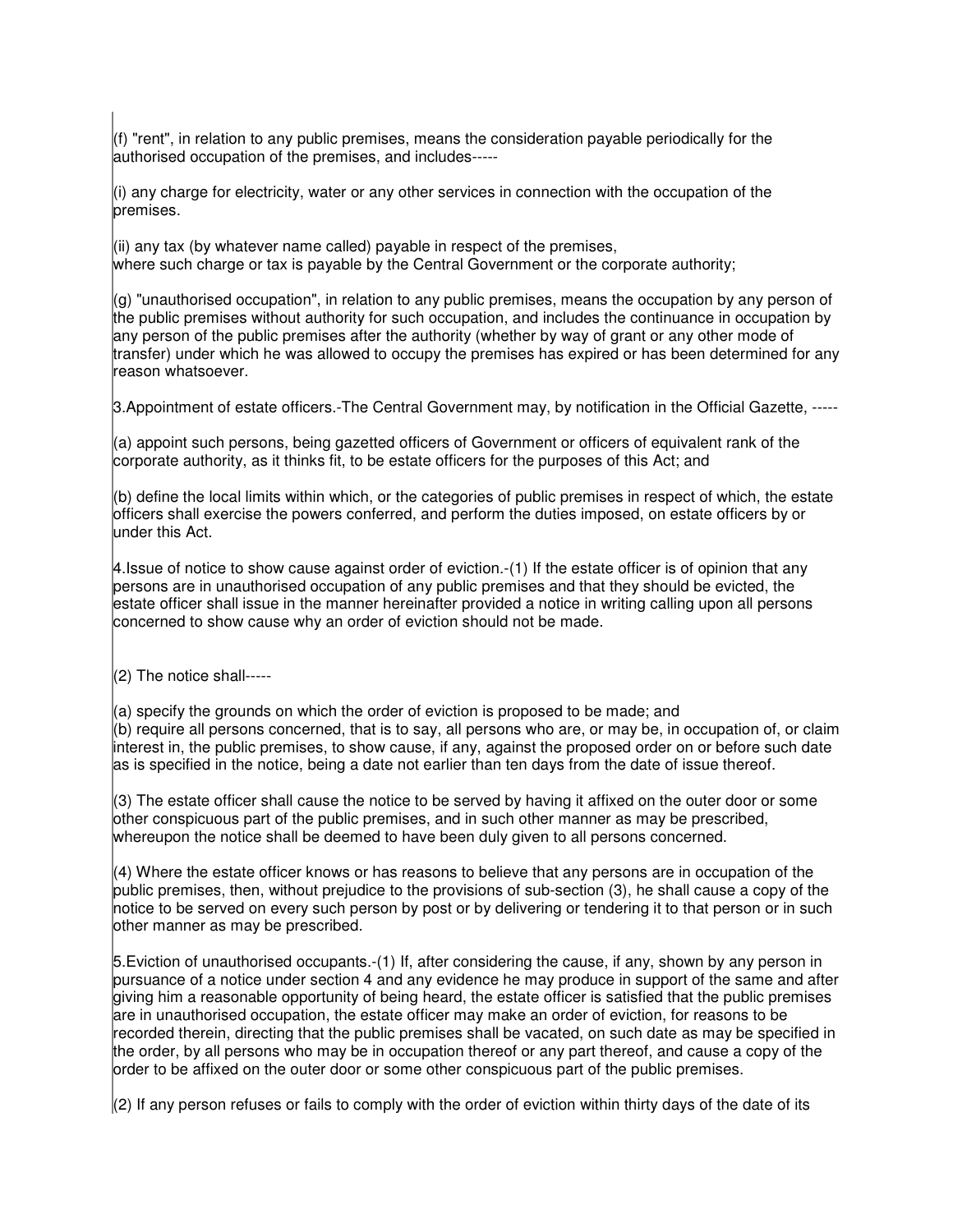publication under sub-section (1), the estate officer or any other officer duly authorised by the estate officer in this behalf may evict that person from, and take possession of, the public premises and may, for that purpose, use such force as may be necessary.

6.Disposal of property left on public premises by unauthorised occupants.-(1) Where any persons have been evicted from any public premises under section 5, the estate officer may, after giving fourteen days' notice to the persons from whom possession of the public premises has been taken and after publishing the notice in at least one newspaper having circulation in the locality, remove or cause to be removed or dispose of by public auction any property remaining on such premises.

 $(2)$  Where any property is sold under sub-section (1), the sale proceeds thereof shall, after deducting the expenses of the sale and the amount, if any, due to the Central Government or the corporate authority on account of arrears of rent or, damages or costs, be paid to such person or persons as may appear to the estate officer to be entitled to the same:

Provided that where the estate officer is unable to decide as to the person or persons to whom the balance of the amount is payable or as to the apportionment of the same, he may refer such dispute to the civil court of competent jurisdiction and the decision of the court thereon shall be final.

7.Power to require payment of rent or damages in respect of public premises.-(1) Where any person is in arrears of rent payable in respect of any public premises, the estate officer may, by order, require that person to pay the same within such time and in such instalments as may be specified in the order.

 $(2)$  Where any person is, or has at any time been, in unauthorised occupation of any public premises, the estate officer may, having regard to such principles of assessment of damages as may be prescribed, assess the damages on account of the use and occupation of such premises and may, by order, require that person to pay the damages within such time and in such instalments as may be specified in the order.

(3) No order under sub-section (1) or sub-section (2) shall be made against any person until after the issue of a notice in writing to the person calling upon him to show cause within such time as may be specified in the notice, why such order should not be made, and until his objections, if any, and any evidence he may produce in support of the same, have been considered by the estate officer.

8.Powers of estate officers.-An estate officer shall, for the purposes of holding any inquiry under this Act, have the same powers as are vested in a civil court under the Code of Civil Procedure, 1908 (5 of 1908), when trying a suit in respect of the following matters, namely: -----

(a) summoning and enforcing the attendance of any person and examining him on oath;

 $(6)$  requiring the discovery and production of documents;

 $\vert$ (c) any other matter which may be prescribed.

9.Appeals.-(1) An appeal shall lie from every order of the estate officer made in respect of any public premises under section 5 or section 7 to an appellate officer who shall be the district judge of the district in which the public premises are situate or such other judicial officer in that district of not less than ten years' standing as the district judge may designate in this behalf.

(2) An appeal under sub-section (1) shall be preferred, -----

(a) in the case of an appeal from an order under section 5, within fifteen days from the date of publication of the order under sub-section (1) of that section; and

(b) in the case of an appeal from an order under section 7, within fifteen days from the date on which the order is communicated to the appellant:

Provided that the appellate officer may entertain the appeal after the expiry of the said period of fifteen days, if he is satisfied that the appellant was prevented by sufficient cause from filing the appeal in time.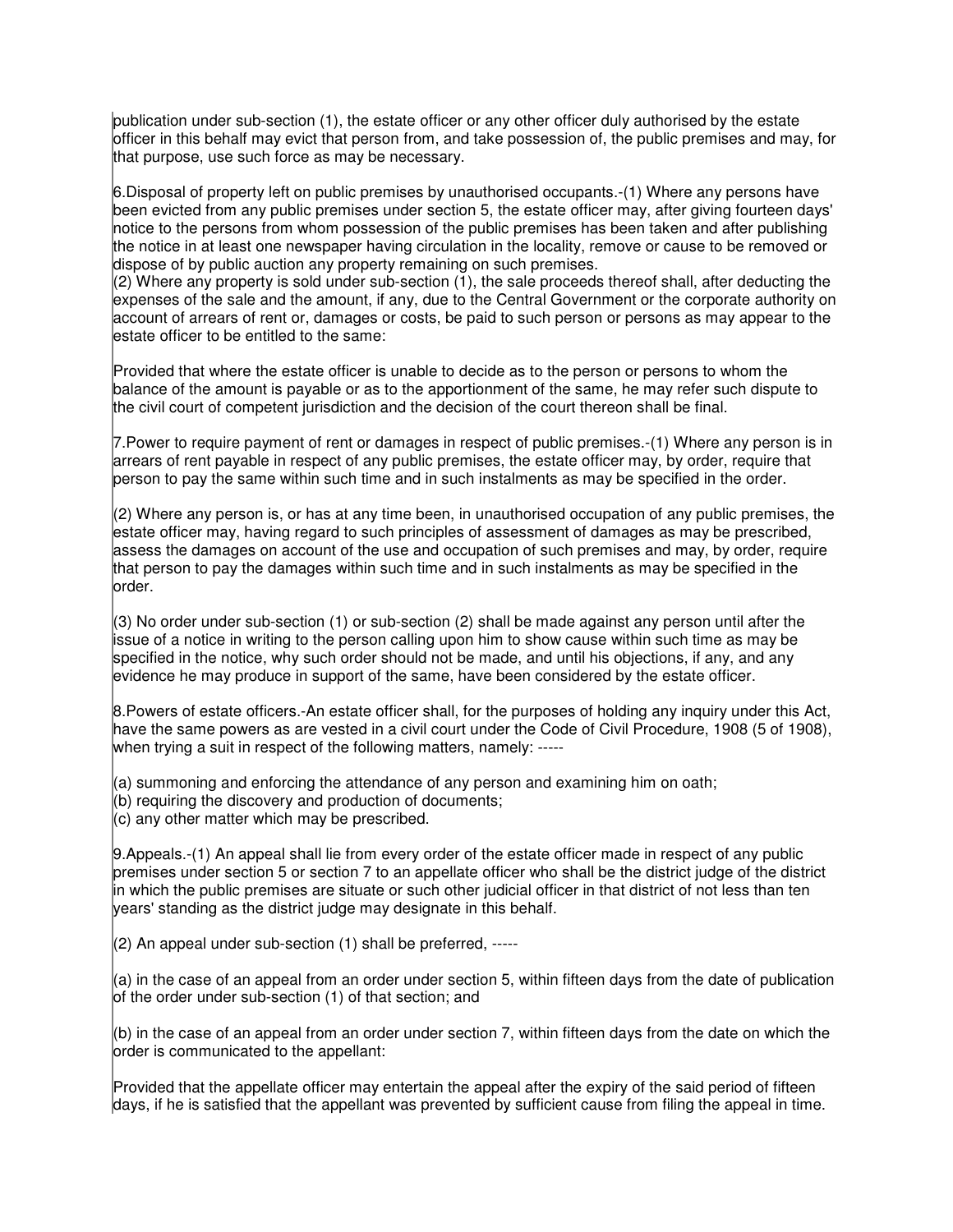$(3)$  Where an appeal is preferred from an order of the estate officer, the appellate officer may stay the enforcement of that order for such period and on such conditions as he deems fit.

 $(4)$  Every appeal under this section shall be disposed of by the appellate officer as expeditiously as possible.

(5) The costs of any appeal under this section shall be in the discretion of the appellate officer.

(6) For the purposes of this section, a presidency-town shall be deemed to be a district and the chief judge or the principal judge of the city civil court therein shall be deemed to be the district judge of the district.

10.Finality of orders.-Save as otherwise expressly provided in this Act, every order made by an estate officer or appellate officer under this Act shall be final and shall not be called in question in any original suit, application or execution proceeding and no injunction shall be granted by any court or other authority in respect of any action taken or to be taken in pursuance of any power conferred by or under this Act. 11.Offences and penalty.-(1) If any person who has been evicted from any public premises under this Act again occupies the premises without authority for such occupation, he shall be punishable with imprisonment for a term which may extend to one year, or with fine which may extend to one thousand rupees, or with both.

 $(2)$  Any magistrate convicting a person under sub-section (1) may make an order for evicting that person summarily and he shall be liable to such eviction without prejudice to any other action that may be taken against him under this Act.

12.Power to obtain information.-If the estate officer has reason to believe that any persons are in unauthorised occupation of any public premises, the estate officer or any other officer authorised by him in this behalf may require those persons or any other person to furnish information relating to the names and other particulars of the persons in occupation of the public premises and every person so required shall be bound to furnish the information in his possession.

13.Liability of heirs and legal representatives.-(1) Where any person against whom any proceeding for the determination of arrears of rent or for the assessment of damages is to be or has been taken dies before the proceeding is taken or during the pendency thereof, the proceeding may be taken or, as the case may be, continued against the heirs or legal representatives of that person.

 $(2)$  Any amount due to the Central Government or the corporate authority from any person whether by way of arrears of rent or damages or costs shall, after the death of the person, be payable by his heirs or legal representatives but their liability shall be limited to the extent of the assets of the deceased in their hands.

14.Recovery of rent, etc., as an arrear of land revenue.-If any person refuses or fails to pay the arrears of rent payable under sub-section (1) of section 7 or the damages payable under sub-section (2) of that section or the costs awarded to the Central Government or the corporate authority under sub-section (5) of section 9 or any portion of such rent, damages or costs, within the time, if any, specified therefor in the order relating thereto, the estate officer may issue a certificate for the amount due to the Collector who shall proceed to recover the same as an arrear of land revenue.

15.Bar of jurisdiction.-No court shall have jurisdiction to entertain any suit or proceeding in respect of the eviction of any person who is in unauthorised occupation of any public premises or the recovery of the arrears of rent payable under sub-section (1) of section 7 or the damages payable under sub-section (2) of that section or the costs awarded to the Central Government or the corporate authority under subsection (5) of section 9 or any portion of such rent, damages or costs.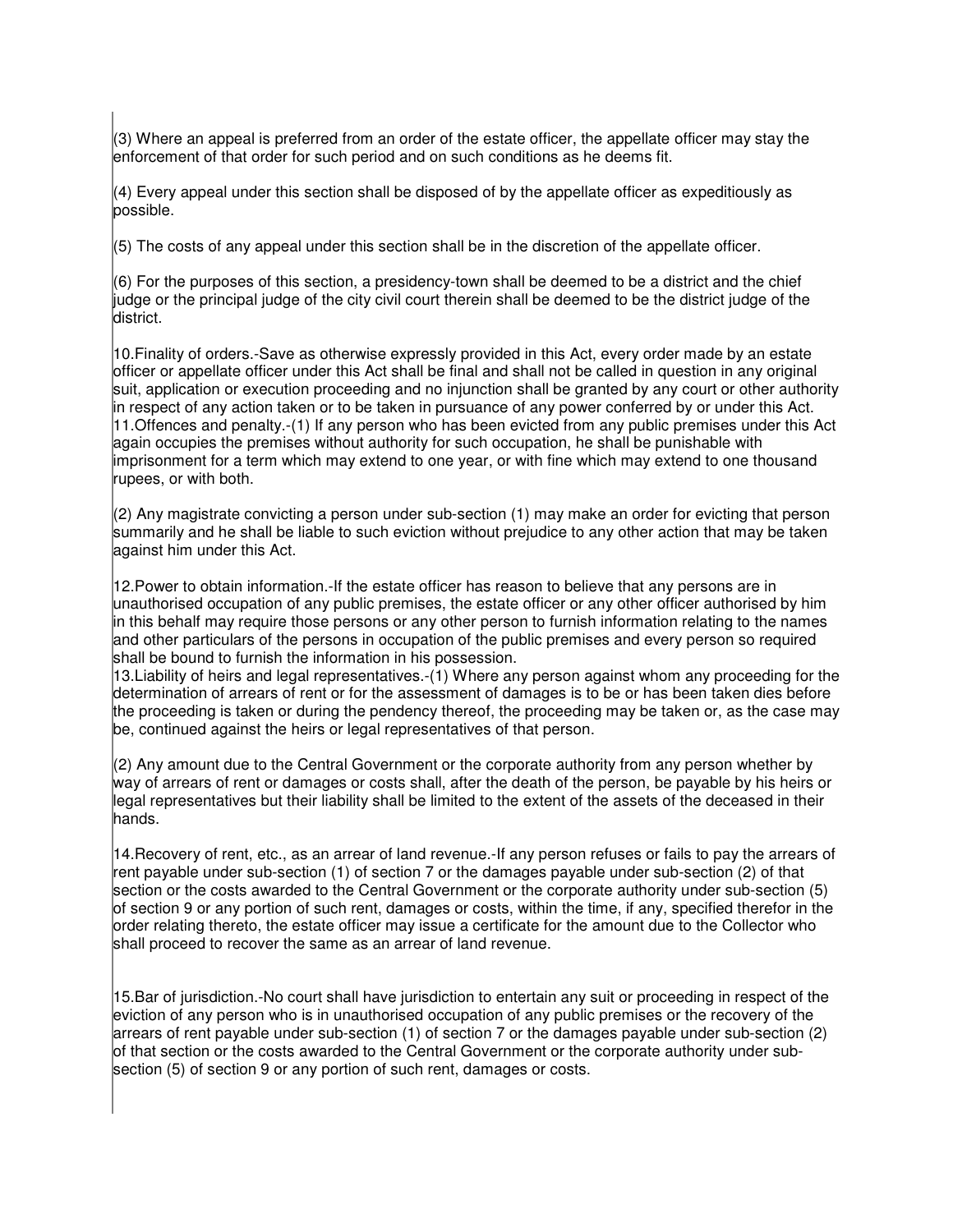16.Protection of action taken in good faith.-No suit, prosecution or other legal proceeding shall lie against the Central Government or the corporate authority or the appellate officer or the estate officer in respect of anything which is in good faith done or intended to be done in pursuance of this Act or of any rules or orders made thereunder.

17.Delegation of powers.-The Central Government may, by notification in the Official Gazette, direct that any power exercisable by it under this Act shall, subject to such conditions, if any, as may be specified in the notification, be exercisable also by a State Government or an officer of the State Government.

18.Power to make rules.-(1) The Central Government may, by notification in the Official Gazette, make rules for carrying out the purposes of this Act.

 $(2)$  In particular, and without prejudice to the generality of the foregoing power, such rules may provide for all or any of the following matters, namely: -----

(a) the form of any notice required or authorised to be given under this Act and the manner in which it may be served;

(b) the holding of inquiries under this Act;

(c) the distribution and allocation of work to estate officers and the transfer of any proceeding pending before an estate officer to another estate officer;

 $\vert$ (d) the procedure to be followed in taking possession of public premises;

(e) the manner in which damages for unauthorised occupation may be assessed and the principles which may be taken into account in assessing such damages;

 $(f)$  the manner in which appeals may be preferred and the procedure to be followed in appeals;

 $\vert$ (g) any other matter which has to be or may be prescribed.

(3) Every rule made under this section shall be laid, as soon as may be after it is made, before each House of Parliament while it is in session for a total period of thirty days which may be comprised in one session or in two successive sessions, and if, before the expiry of the session in which it is so laid or the session immediately following both Houses agree in making any modification in the rule or both Houses agree that the rule should not be made, the rule shall thereafter have effect only in such modified form or be of no effect, as the case may be; so, however, that any such modification or annulment shall be without prejudice to the validity of anything previously done under that rule.

19.Repeal.-The Public Premises (Eviction of Unauthorised Occupants) Act, 1958 (32 of 1958) is hereby repealed.

20.Validation.-Notwithstanding any judgement, decree or order of any court, anything done or any action taken (including rules or orders made, notices issued, evictions ordered or effected, damages assessed, rents or damages or costs recovered and proceedings initiated) or purported to have been done or taken under the Public Premises (Eviction of Unauthorised Occupants) Act, 1958 (32 of 1958) (hereinafter in this section referred to as the 1958-Act) shall be deemed to be as valid and effective as if such thing or action was done or taken under the corresponding provisions of this Act which, under sub-section (3) of section 1 shall be deemed to have come into force on the 16th day of September, 1958, and accordingly- ----

(a) no suit or other legal proceeding shall be maintained or continued in any court for the refund of any rent or damages or costs recovered under the 1958-Act where such refund has been claimed merely on the ground that the said Act has been declared to be unconstitutional and void; and

 $|$ (b) no court shall enforce a decree or order directing the refund of any rent or damages or costs recovered under the 1958-Act merely on the ground that the said Act has been declared to be